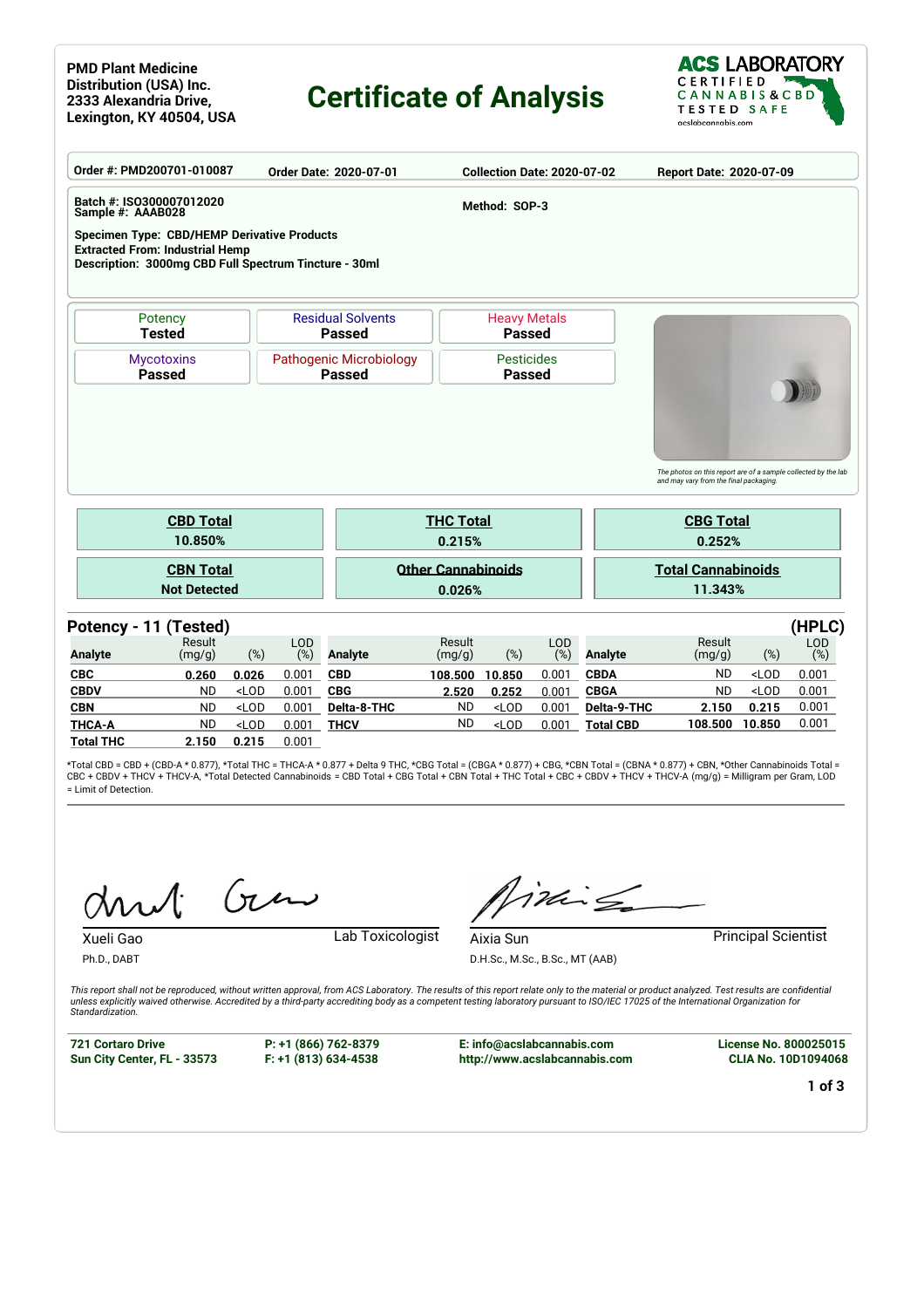### **Certificate of Analysis**



| Order #: PMD200701-010087                                                                                                                             |                          |                 |                            | <b>Order Date: 2020-07-01</b> |                          | <b>Collection Date: 2020-07-02</b> |              |                 | Report Date: 2020-07-09  |                 |                     |  |
|-------------------------------------------------------------------------------------------------------------------------------------------------------|--------------------------|-----------------|----------------------------|-------------------------------|--------------------------|------------------------------------|--------------|-----------------|--------------------------|-----------------|---------------------|--|
| Batch #: ISO300007012020<br>Sample #: AAAB028                                                                                                         |                          |                 |                            |                               |                          | Method: SOP-3                      |              |                 |                          |                 |                     |  |
| <b>Specimen Type: CBD/HEMP Derivative Products</b><br><b>Extracted From: Industrial Hemp</b><br>Description: 3000mg CBD Full Spectrum Tincture - 30ml |                          |                 |                            |                               |                          |                                    |              |                 |                          |                 |                     |  |
| <b>Residual Solvents (Extract Only) (Passed)</b>                                                                                                      |                          |                 |                            |                               |                          |                                    |              |                 |                          |                 | (GC/GCMS)           |  |
| <b>Analyte</b>                                                                                                                                        | Action<br>Level<br>(ppm) | Result<br>(ppm) | LOD<br>$(p\bar{p}\bar{m})$ | Analyte                       | Action<br>Level<br>(ppm) | Result<br>(ppm)                    | LOD<br>(ppm) | Analyte         | Action<br>Level<br>(ppm) | Result<br>(ppm) | <b>LOD</b><br>(ppm) |  |
| <b>Acetone</b>                                                                                                                                        | 5000                     | <b>ND</b>       | 87.9                       | <b>Benzene</b>                | 1.6                      | ND.                                | 1.6          | Chloroform      | 53                       | ND.             | 53                  |  |
| <b>Ethanol</b>                                                                                                                                        | 5000                     | ND              | 26.7                       | Hexane                        | 60                       | ND.                                | 36.6         | I-Butane        | 5000                     | ND.             | 100                 |  |
| Isopropanol                                                                                                                                           | 5000                     | ND              | 52.3                       | <b>Methanol</b>               | 3000                     | ND.                                | 87.9         | <b>N-Butane</b> | 5000                     | ND.             | 200                 |  |
| Pentane                                                                                                                                               | 5000                     | <b>ND</b>       | 389.5                      | <b>Toluene</b>                | 890                      | ND.                                | 38.4         |                 |                          |                 |                     |  |
| (ppm) = Parts per Million, (ppm) = (µg/g), , LOD = Limit of Detection.                                                                                |                          |                 |                            |                               |                          |                                    |              |                 |                          |                 |                     |  |
| <b>Heavy Metals (Passed)</b>                                                                                                                          |                          |                 |                            |                               |                          |                                    |              |                 |                          |                 | $(ICP-MS)$          |  |
|                                                                                                                                                       | Action                   |                 |                            |                               | Action                   |                                    |              |                 | Action                   |                 |                     |  |

| __<br>Analyte | Action<br>Level<br>(ppb) | Result<br>(ppb)                                                                                                                                                   | LOD<br>(ppb) | <b>Analyte</b> | Action<br>Level<br>(ppb) | Result<br>(ppb)                                                                          | LOD<br>(ppb) | Analyte   | Action<br>Level<br>(ppb) | Result<br>(ppb) | LOD<br>(ppb) |
|---------------|--------------------------|-------------------------------------------------------------------------------------------------------------------------------------------------------------------|--------------|----------------|--------------------------|------------------------------------------------------------------------------------------|--------------|-----------|--------------------------|-----------------|--------------|
| Arsenic (As)  | 500 ا                    | <lod< th=""><th>100</th><th>Cadmium (Cd)</th><th>500</th><th><lod< th=""><th>100</th><th>Lead (Pb)</th><th>500</th><th>Passed</th><th>100</th></lod<></th></lod<> | 100          | Cadmium (Cd)   | 500                      | <lod< th=""><th>100</th><th>Lead (Pb)</th><th>500</th><th>Passed</th><th>100</th></lod<> | 100          | Lead (Pb) | 500                      | Passed          | 100          |
| Mercury (Hg)  | 3000                     | <lod< th=""><th>100</th><th></th><th></th><th></th><th></th><th></th><th></th><th></th><th></th></lod<>                                                           | 100          |                |                          |                                                                                          |              |           |                          |                 |              |

(ppb) = Parts per Billion, (ppb) = (µg/kg), , LOD = Limit of Detection.

| <b>Mycotoxins (Passed)</b> |                          |                                                                                                                                                                                            |              |                        |                          |                                                                                                            |              |                     |                          |                                | (LCMS/MS)    |
|----------------------------|--------------------------|--------------------------------------------------------------------------------------------------------------------------------------------------------------------------------------------|--------------|------------------------|--------------------------|------------------------------------------------------------------------------------------------------------|--------------|---------------------|--------------------------|--------------------------------|--------------|
| <b>Analyte</b>             | Action<br>Level<br>(ppb) | Result<br>(ppb)                                                                                                                                                                            | LOD<br>(ppb) | Analyte                | Action<br>Level<br>(ppb) | Result<br>(ppb)                                                                                            | LOD<br>(ppb) | <b>Analyte</b>      | Action<br>Level<br>(ppb) | Result<br>(ppb)                | LOD<br>(ppb) |
| <b>Aflatoxin B1</b>        |                          | <lod< th=""><th>6</th><th><b>Aflatoxin B2</b></th><th></th><th><lod< th=""><th></th><th><b>Aflatoxin G1</b></th><th></th><th><lod< th=""><th></th></lod<></th></lod<></th></lod<>          | 6            | <b>Aflatoxin B2</b>    |                          | <lod< th=""><th></th><th><b>Aflatoxin G1</b></th><th></th><th><lod< th=""><th></th></lod<></th></lod<>     |              | <b>Aflatoxin G1</b> |                          | <lod< th=""><th></th></lod<>   |              |
| <b>Aflatoxin G2</b>        |                          | <lod< th=""><th>h</th><th><b>Aflatoxin Total</b></th><th>20</th><th><lod< th=""><th></th><th><b>Ochratoxin A</b></th><th>20</th><th><lod< th=""><th>12</th></lod<></th></lod<></th></lod<> | h            | <b>Aflatoxin Total</b> | 20                       | <lod< th=""><th></th><th><b>Ochratoxin A</b></th><th>20</th><th><lod< th=""><th>12</th></lod<></th></lod<> |              | <b>Ochratoxin A</b> | 20                       | <lod< th=""><th>12</th></lod<> | 12           |

(ppb) = Parts per Billion, (ppb) = (µg/kg), , LOD = Limit of Detection.

 $Gu$ ⁄ŀ

imis

Aixia Sun **Principal Scientist** D.H.Sc., M.Sc., B.Sc., MT (AAB)

*This report shall not be reproduced, without written approval, from ACS Laboratory. The results of this report relate only to the material or product analyzed. Test results are confidential unless explicitly waived otherwise. Accredited by a third-party accrediting body as a competent testing laboratory pursuant to ISO/IEC 17025 of the International Organization for Standardization.*

**721 Cortaro Drive Sun City Center, FL - 33573**

Ph.D., DABT

**P: +1 (866) 762-8379 F: +1 (813) 634-4538**

Xueli Gao Lab Toxicologist

**E: info@acslabcannabis.com http://www.acslabcannabis.com** **License No. 800025015 CLIA No. 10D1094068**

**2 of 3**